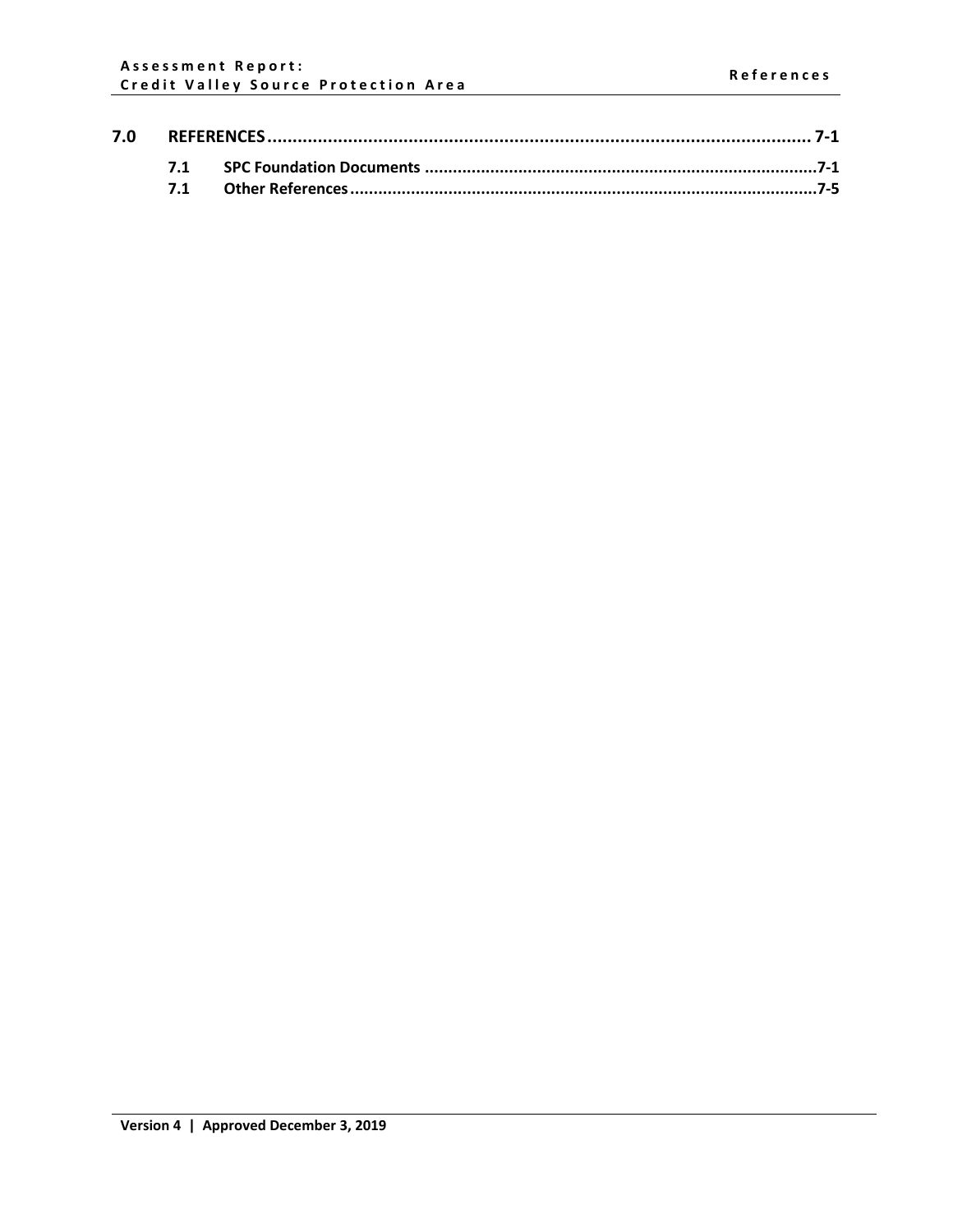## <span id="page-1-0"></span>**7.0 REFERENCES**

## <span id="page-1-1"></span>**7.1 SPC Foundation Documents**

- AquaResource A Division of Matrix Solutions Inc. and AECOM Canada Limited. (2014). *Halton Hills Tier three Water Budget and Local Area Risk Assessment, Final Risk Assessment Report*. Report Prepared for the Regional Municipality of Halton. October 2014. Breslau, ON: AquaResource.
- AquaResource A Division of Matrix Solutions Inc. and AECOM Canada Limited. (2013). *Final Updated Vulnerability Analysis, Acton and Georgetown Wellfields, Wellhead Protection Area Delineation Report*. Report Prepared for the Regional Municipality of Halton. July 2013. Breslau, ON: AquaResource.
- AquaResource Inc. (2011). *Orangeville, Mono and Amaranth Tier Three Water Budget and Local Area Risk Assessment*. Report Prepared for the Ministry of Natural Resources. May 2011. Breslau, ON: AquaResource.
- AquaResource Inc. (2010). *Towns of Orangeville and Mono Wellhead Protection Area Delineation Report*. Report Prepared for the Ministry of Natural Resources. March 2010. Breslau, ON: AquaResource.
- AquaResource Inc. (2010). *Township of Amaranth Wellhead Protection Area Delineation Report*. Report Prepared for the Ministry of Natural Resources. March 2010. Breslau, ON: AquaResource.
- AquaResource Inc. (2009). *SPC Accepted Integrated Water Budget Report – Tier 2, Credit Valley Source Protection Area*. Report Prepared for Credit Valley Conservation Authority. April 2009. Breslau, ON: AquaResource.
- AquaResource Inc. (2008). *Wellhead Protection Area Delineations and Vulnerability Assessments for Alton 1-2 Standy by Wells, Cheltenham PW1/PW2 Amended PTTW, and Caledon Village Proposed Well 5 (TW2-05)*. Report Prepared for the Regional Municipality of Peel. April 2008. Breslau, ON: AquaResource.
- AquaResource Inc. (2008). *Surface to Aquifer and Surface to Well Advection Time Wellhead Protection Areas in Credit Valley Watershed Caledon Village Wells 3 and 4, Inglewood Wells 1/2 and 3, Cheltenham PW1/ PW2, & Alton Wells 3 and 4*. Report Prepared for the Regional Municipality of Peel. April 2008. Breslau, ON: AquaResource.
- AquaResource Inc. (2007). *Region of Peel WHPA Study for Municipal Residential Groundwater Systems located within the Credit River Watershed*. Report Prepared for the Regional Municipality of Peel. April 2007. Breslau, ON: AquaResource.
- Blackport Hydrogeology Inc., and Golder Associates Ltd. (2010). *Issues Evaluation and Threats Assessment, Town of Erin Municipal Wells*. Report Prepared for the Town of Erin and Credit Valley Conservation Authority. June 2010. Waterloo, ON: Blackport Hydrogeology Inc.
- Blackport Hydrogeology Inc., and Golder Associates Ltd. (2010). *WHPA Delineation and Vulnerability Assessment, Town of Erin Municipal Wells*. Report Prepared for the Town of Erin and Credit Valley Conservation Authority. April 2010. Waterloo, ON: Blackport Hydrogeology Inc.
- CTC Source Protection Region. (2010). *SPC Accepted Groundwater Quality Vulnerability Analysis, Highly Vulnerable Aquifer Delineation*. May 2010. Toronto, ON: Toronto and Region Conservation.
- CTC Source Protection Region. (2013). *Issue Determination, Town of Orangeville Wells.* September 2013. Toronto, ON: Toronto and Region Conservation.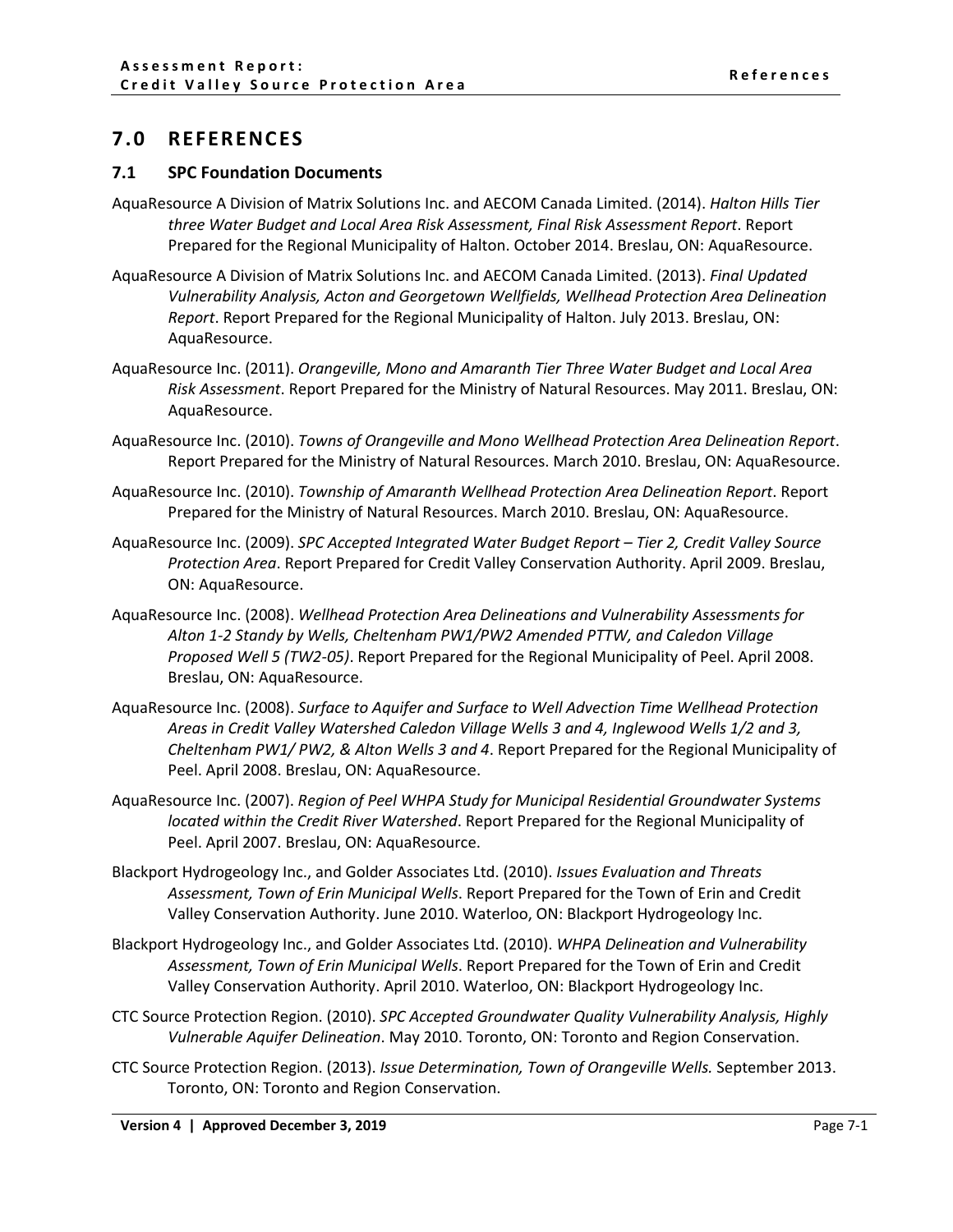- CTC Source Protection Region. (2013). *Issue Determination, Halton Region Wells.* April 2013. Toronto, ON: Toronto and Region Conservation.
- Credit Valley Conservation Authority, and CTC Source Protection Region. (2015). *Drinking Water Quality, Preliminary Verification of Significant Threats - Town of Erin*. Report Prepared for the County of Wellington. January 2015. Mississauga, ON: Credit Valley Conservation.
- Credit Valley Conservation Authority, and CTC Source Protection Region. (2015). *Drinking Water Quality, Preliminary Verification of Significant Threats - Town of Halton Hills*. Report Prepared for the Regional Municipality of Halton. January 2015. Mississauga, ON: Credit Valley Conservation.
- Credit Valley Conservation Authority, and CTC Source Protection Region. (2015). *Drinking Water Quality, Preliminary Verification of Significant Threats - Town of Mono*. Report Prepared for the Town of Mono. January 2015. Mississauga, ON: Credit Valley Conservation.
- Credit Valley Conservation Authority, and CTC Source Protection Region. (2015). *Drinking Water Quality, Preliminary Verification of Significant Threats - Town of Orangeville*. Report Prepared for the Town of Orangeville. January 2015. Mississauga, ON: Credit Valley Conservation.
- Credit Valley Conservation Authority, and CTC Source Protection Region. (2015). *Drinking Water Quality, Preliminary Verification of Significant Threats - Township of Amaranth*. Report Prepared for the Township of Amaranth. January 2015. Mississauga, ON: Credit Valley Conservation.
- Credit Valley Conservation Authority, and CTC Source Protection Region. (2015). *Drinking Water Quality, Preliminary Verification of Significant Threats - Township of East Garafraxa*. Report Prepared for the Township of East Garafraxa. January 2015. Mississauga, ON: Credit Valley Conservation.
- Dewey, R. (2011). *Spill Scenario Modelling for Lake Ontario Intakes*. Report Prepared for the Lake Ontario Collaborative in support of the Assessment Report for Five Source Water Protection Areas (SPAs) Under Ontario's Clean Water Act. December 2011. Toronto, ON: Modelling Surface Water Ltd.
- Earthfx Inc. (2009). *Delineation and Vulnerability Analysis of WHPA E & F Analysis for the Georgetown and Acton Wellfields, Final Report*. Report Prepared for the Regional Municipality of Halton. November 2009. Toronto, ON: Earthfx.
- Earthfx Inc. and GeoKamp Ltd. (2019). *Phase 1: Alton Wellhead Protection Area Delineation, Peel Water Resources Management Model, Region of Peel*. June 2019. Toronto, ON: Earthfx.

Genivar. (2013). *Potential Salt and Nitrate Loadings from Activities in Revised Halton Region Wellhead Protection Areas*. Report Prepared for the Regional Municipality of Halton. July 2013. Markham, ON: Genivar Ontario Inc.

- Genivar. (2011). *Drinking Water Threats in Issue Contributing Areas, Credit Valley Source Protection Area*. Report Prepared for Credit Valley Conservation Authority. May 2011. Markham, ON: Genivar Ontario Inc.
- Genivar. (2011). *Memo, Peer Review – Issue Contributing Areas, Credit Valley Source Protection Area, CTC Source Protection Region*. Report prepared for Credit Valley Conservation Authority. February 2011. Markham, ON: Genivar Ontario Inc.
- Matrix Solutions Inc. (Matrix). (2017). *Inglewood Wellhead Protection Area Delineation Wells ING3 and ING4, Peel Region*. February 2017. Waterloo, ON: Matrix Solutions Inc.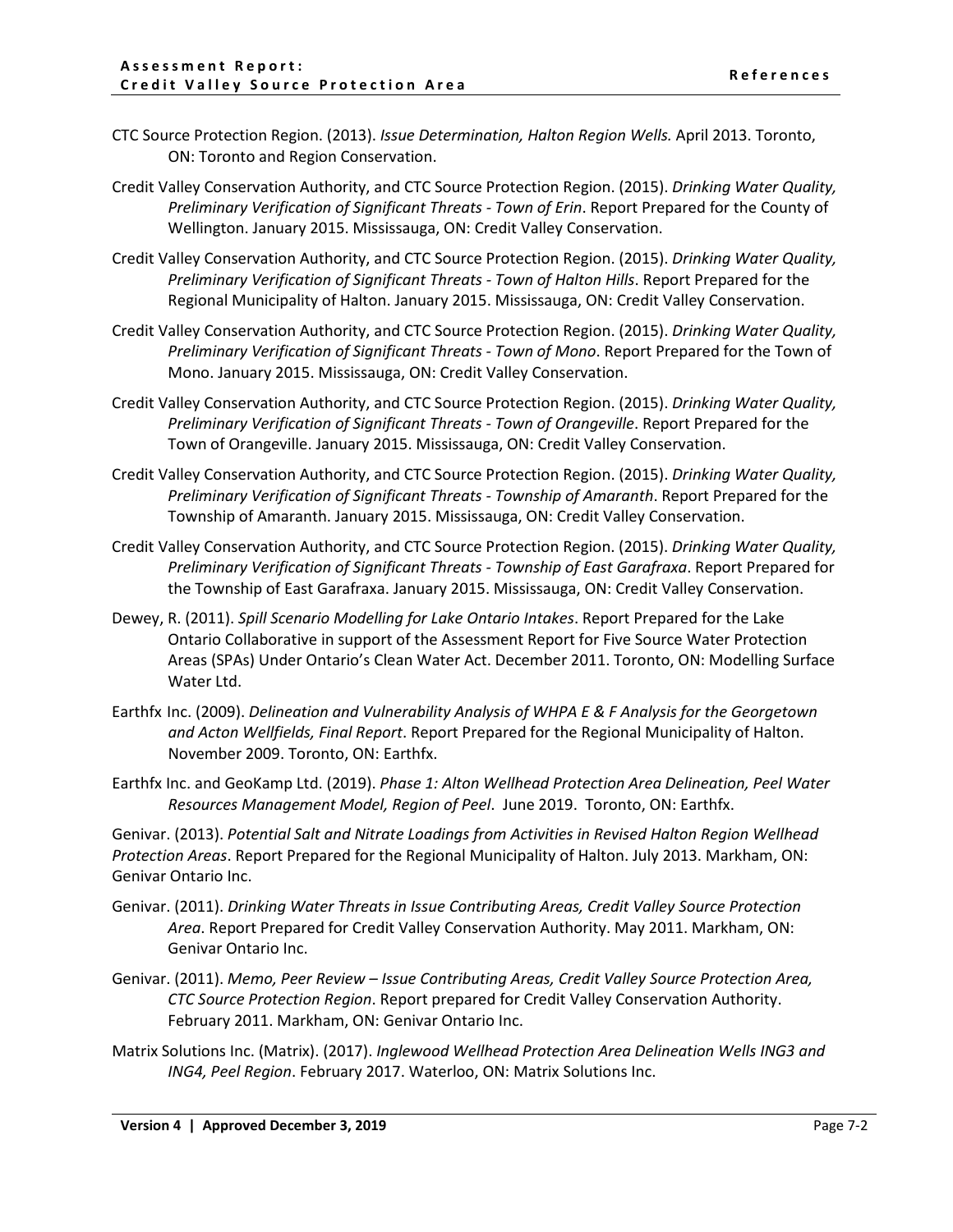- Matrix Solutions Inc. (Matrix). (2018). *Vulnerability Assessment and Vulnerability Scoring for Inglewood Well 4, Region of Peel*. August 2018. Guelph, ON: Matrix Solutions Inc.
- R.J. Burnside & Associates Limited (Burnside). (2010a). *Issues Evaluation and Threats Assessment – Pullen Well, Township of Amaranth*. Report Prepared for Credit Valley Conservation Authority.July 2010. Guelph, ON: R.J. Burnside & Associates Limited.
- R.J. Burnside & Associates Limited (Burnside). (2010b)*. Issues Evaluation and Threats Assessment, Town of Mono*. Report Prepared for Town of Orangeville. July 2010. Guelph, ON: R.J. Burnside & Associates Limited.
- R.J. Burnside & Associates Limited (Burnside). (2010c). *Issues Evaluation and Threats Assessment, Town of Orangeville*. Report Prepared for Town of Orangeville. July 2010. Guelph, ON: R.J. Burnside & Associates Limited.
- R.J. Burnside & Associates Limited (Burnside). (2010d). *Issues Evaluation and Threats Assessment, Region of Peel*. Report Prepared for the Regional Municipality of Peel. July 2010. Guelph, ON: R.J. Burnside & Associates Limited.
- R.J. Burnside and Associates Limited (Burnside). (2010e). *Transport Pathways Update to Vulnerability, Region of Peel*, Final. Report Prepared for the Regional Municipality of Peel. May 2010. Guelph, ON: R.J. Burnside & Associates Limited.
- R.J. Burnside and Associates, Limited (Burnside). (2010f). *Groundwater Vulnerability Assessment, Town of Mono*, Final. Report Prepared for Town of Orangeville. April 2010. Guelph, ON: R.J. Burnside & Associates Limited.
- R.J. Burnside and Associates, Limited (Burnside). (2010g). *Groundwater Vulnerability Assessment, Town of Orangeville Final*. Report Prepared for Town of Orangeville. March 2010. Guelph, ON: R.J. Burnside & Associates Limited.
- R.J. Burnside and Associates, Limited (Burnside). (2010h). *Groundwater Vulnerability Assessment - Township of Amaranth Final*. Report Prepared for Credit Valley Conservation Authority. March 2010. Guelph, ON: R.J. Burnside & Associates Limited.
- R.J. Burnside & Associates Limited (Burnside). (2011a). *Memo, Town of Orangeville Issue Contributing Areas.* Memo Prepared for Credit Valley Conservation Authority. May 2011. Guelph, ON: R.J. Burnside & Associates Limited.
- R.J. Burnside & Associates Limited (Burnside). (2011b). *Memo, Inglewood Well 1 & 2 Issue Contributing Area.* Memo Prepared for Credit Valley Conservation Authority. April 2011. Guelph, ON: R.J. Burnside & Associates Limited.
- R.J. Burnside & Associates Limited (Burnside). (2012). *Region of Peel – Verification of Significant Drinking Water Quality Threats (Groundwater)*. Report Prepared for the Region of Peel. August 2012. Guelph, ON: R.J. Burnside & Associates Limited.
- R.J. Burnside & Associates Limited (Burnside). (2013). *Region of Peel – Verification of Significant Drinking Water Quality Threats (Groundwater), for Orangeville Municipal Wells in Caledon*. Report Prepared for the Region of Peel. April 2013, Updated April 2014. Guelph, ON: R.J. Burnside & Associates Limited.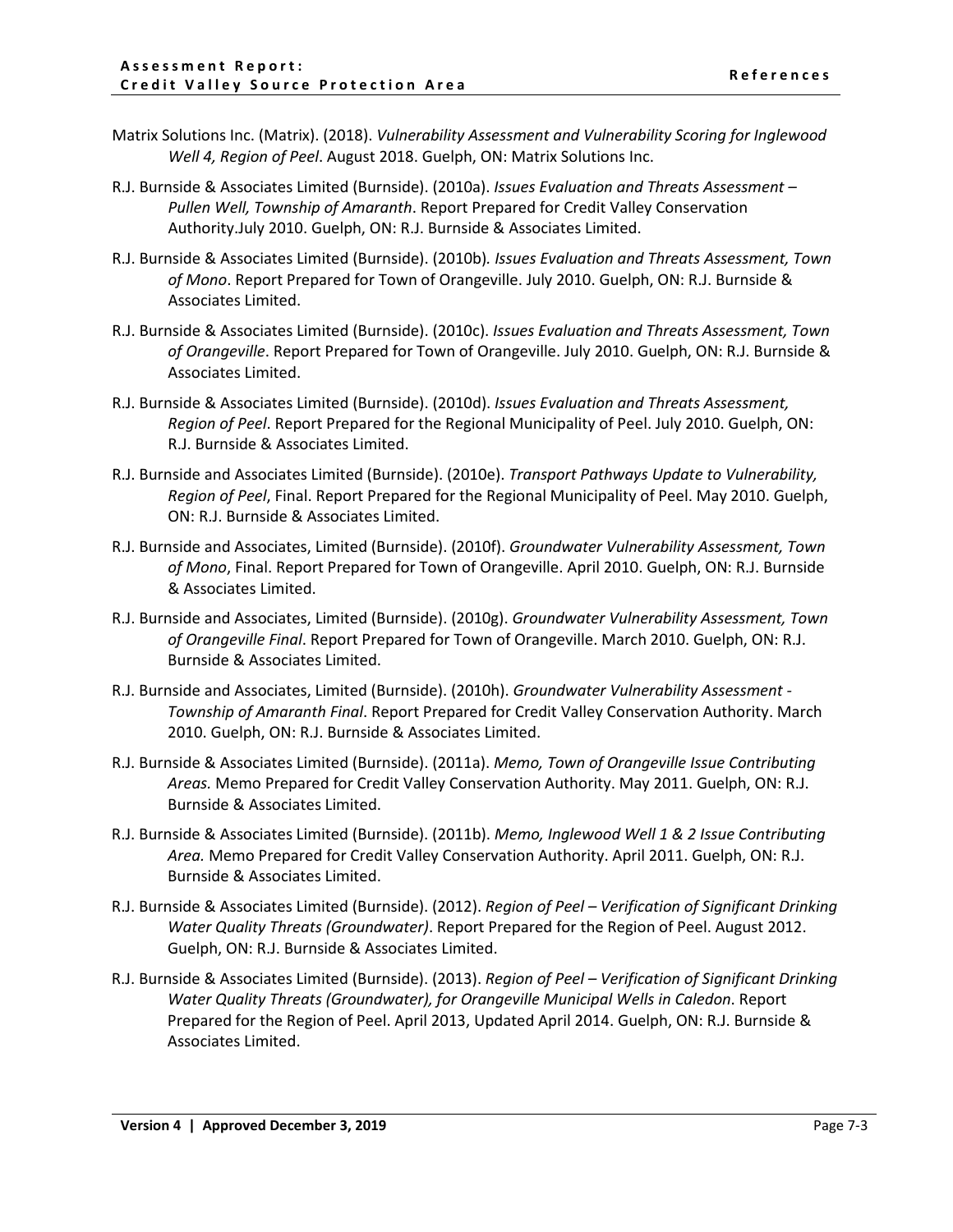- Stantec. (2011a). *Addendum to the Intake Protection Zone Delineation and Vulnerability Assessment Study, Lakeview and Lorne Park Water Treatment Plants*. Prepared for the Lake Ontario Collaborative. August 2011. Toronto, ON: Stantec.
- Stantec. (2011b). *Lake Ontario Collaborative Source Protection Planning, City of Toronto Significant Threats Analysis and Intake Protection Zone 3 Delineation*. Prepared for the Lake Ontario Collaborative. August 2011. Toronto, ON: Stantec.
- Stantec. (2011c). *Lake Ontario Collaborative Source Protection Planning, Regional Municipality of Halton Significant Threats Analysis and Intake Protection Zone 3 Delineation*. Prepared for the Lake Ontario Collaborative. August 2011. Toronto, ON: Stantec.
- Stantec. (2011d). *Lake Ontario Collaborative Source Protection Planning, Regional Municipality of Peel Significant Threats Analysis and Intake Protection Zone 3 Delineation*. Prepared for the Lake Ontario Collaborative. August 2011. Toronto, ON: Stantec.
- Stantec. (2008). *Intake Protection Zone Delineation and Vulnerability Assessment Studies for the Lakeview and Lorne Park Water Treatment Plants*. Prepared for the Lake Ontario Collaborative. January 2008. Toronto, ON: Stantec.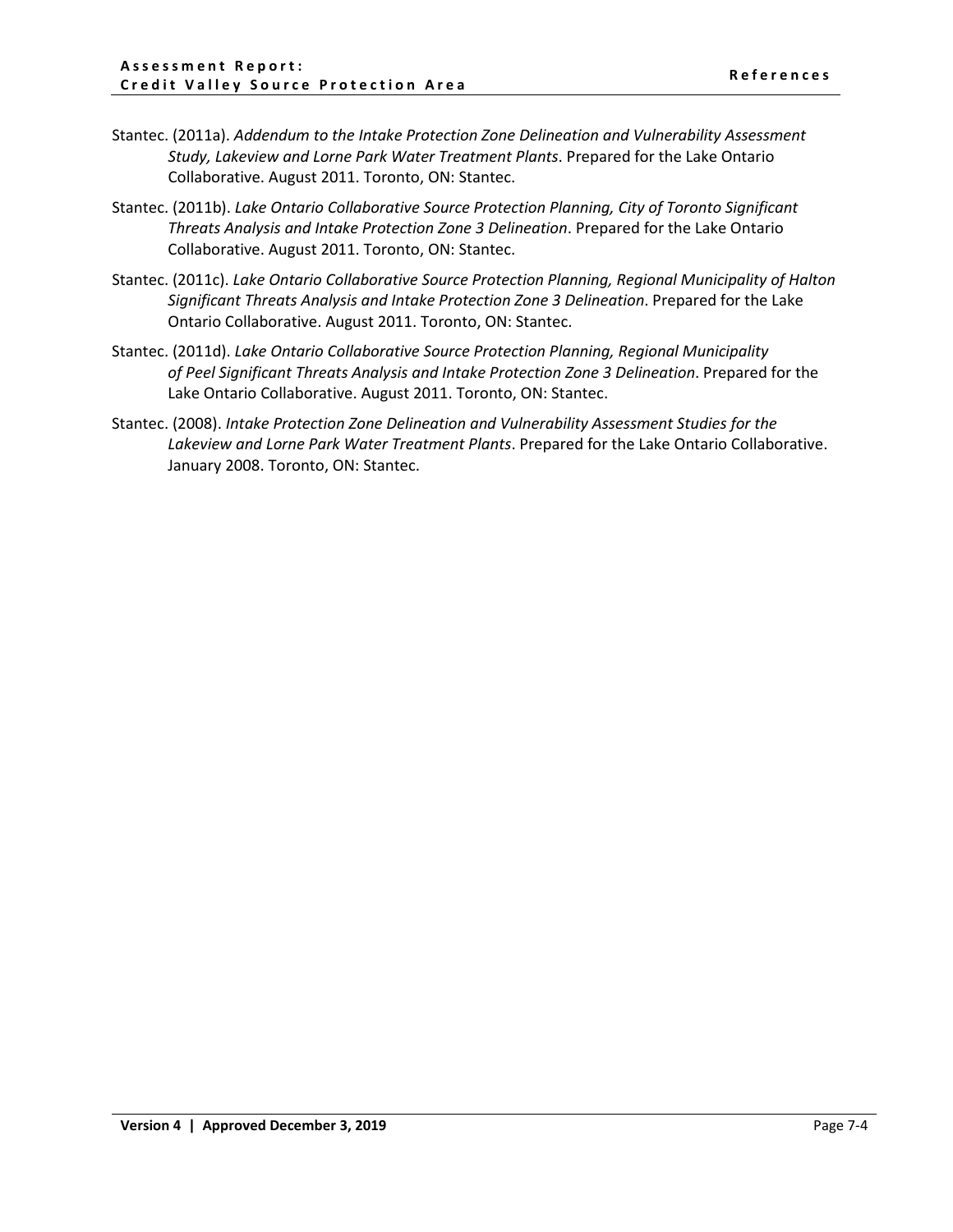## <span id="page-5-0"></span>**7.1 Other References**

- AECOM Canada Limited (AECOM). (2011b). Summary Report for the Hydrogeological Conditions Drilling Investigation Conducted Adjacent to Black Creek in Limehouse, Ontario. May 2011.
- AECOM Canada Limited (AECOM). (2011c). Sustainable Halton Groundwater Report. Prepared for the Regional Municipality of Halton. November 2011.
- AMEC Earth and Environmental. 2010. Issues Evaluation and Threats Assessment, Final Report Drinking Water Quality – Acton and Georgetown Water Supply Wells, Region of Halton, December 2010.
- AquaResource Inc., and Credit Valley Conservation. (2006). *Groundwater Model, Water Budget Update Study, Draft Modeling Report*.
- Bailey, R.G., Pfister, R.D., and Henderson, J.A. (1978). Nature of Land Resource Classification: A review. *Journal of Forestry,* 76: 650-655.
- Barnett, P.J., Sharpe, D.R., Russell, H.A.J., Brennand, T.A., Gorrell, G., Kenny, F., and Pugin, A. (1998). On the origins of the Oak Ridges Moraine. *Canadian Journal of Earth Sciences*, 35, 1152-1167.
- Barnett, P.J. (1992). Quaternary Geology of Ontario. In P.C. Thurston, H.R. Williams, R.H. Sutcliffe, and G.M. Stott (Eds.) *Geology of Ontario (*Special Volume 4, Part 2, 1011-1088). Sudbury, ON: Ontario Geological Survey.
- Bicknell, B.R., Imhoff, J.C., Kittle, J.L. Jr., Donigian, A.S. Jr., and Johanson, R.C. (2001). Hydrological Simulation Program - Fortran User's Manual for Release 12.
- Blackport Hydrogeology Inc. (2002). Bel-Erin Municipal Water Supply Wells GUDI Assessment, Town of Erin, Ontario, prepared for the Town of Erin.
- Blackport Hydrogeology Inc., and Golder Associates Ltd. (2005). *Groundwater Management and Protection Strategies, Groundwater Management Study, Town of Erin*. Waterloo, ON: Blackport Hydrogeology Inc.
- Bowen, G., and Booty, W. (2011). Watershed Pollutant Load Assessments for the Canadian side of the Western basin of Lake Ontario. Report Prepared for the CTC Source Protection Region, June 2011. Toronto, ON: Toronto and Region Conservation.
- British Columbia Ministry of the Environment (BC MOE), 2003: *Ambient Water Quality Guidelines for Chloride Overview Report*.
- Bruce, J., Martin, H., Colucci, P., McBean, G., McDougall, J., Shrubsole, D., Whalley, J., Halliday, R., Alden, M., Mortsch, L., and Mills, B. (2003). Climate change impacts on boundary and transboundary water management; report submitted to Natural Resources Canada, Climate Change Impacts and Adaptation Program, 307 p.
- Canadian Council of the Ministers of the Environment (CCME). (2003). Canadian Water Quality Guidelines for the Protection of Aquatic Life of the Nitrate Ion. In *Canadian Environmental Quality Guidelines*. Winnipeg, MB: Canadian Council of Ministers of the Environment.
- Canadian Environmental Protection Act. (1999). *Code of Practice for the Environmental Management of Road Salts (Report EPS 1/CC/5)*. Ottawa, ON: Environment Canada.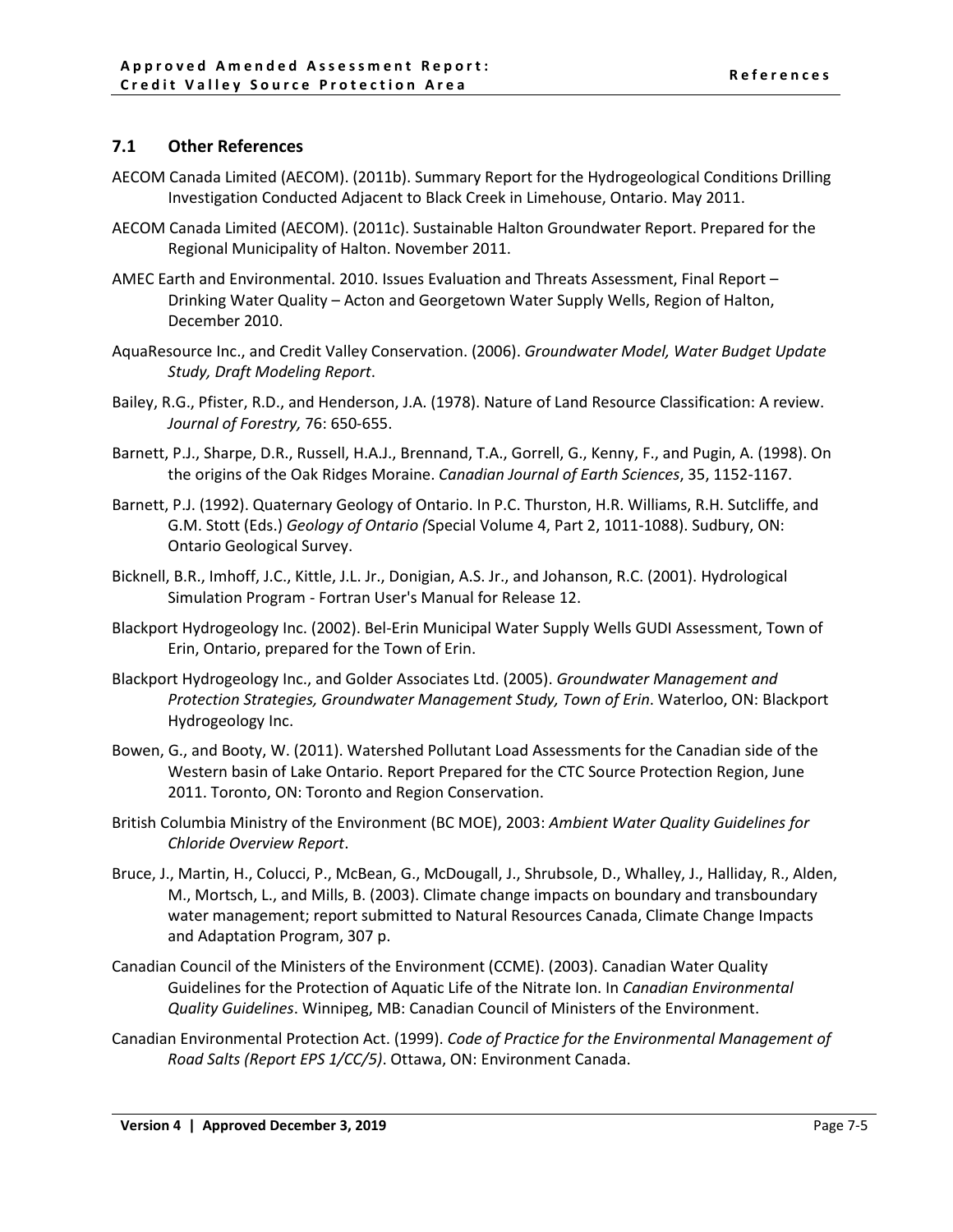- Chapman, L.J., and Putnam, D.F. (1984). *The Physiography of Southern Ontario*: Ontario Geological Survey (Special Volume 2). Sudbury, ON: Ontario Geological Survey.
- Chapman, L.J., and Putnam, D.F. (1951). *The Physiography of Southern Ontario*. Toronto, ON: University of Toronto Press.
- Chiotti, Q., and Lavender, B. (2008). Ontario. In D.S. Lemmen, F.J.Warren, J. Lacroix and E. Bush (Eds.) *From Impacts to Adaptation: Canada in a Changing Climate 2007* (227-274). Ottawa, ON: Government of Canada.
- County of Wellington. (2008). Official Plan Amendment No. 61 County of Wellington general amendment (new population, household and employment forecasts for 2006-2031 and related text changes). June 12, 2008.Guelph, ON: County of Wellington.
- Credit River Anglers Association. (2006). Sixteen Mile Creek Monitoring Project (Draft). Mississauga, ON.
- Credit Valley Conservation. (2012). Approved Updated Assessment Report. Toronto, ON: CTC Source Protection Committee.
- Credit Valley Conservation, Schroeter and Associates, Environmental Water Resources Group, Aquafor Beech Ltd., Jacques Whitford Environmental Ltd., 2002c. Silver Creek Subwatershed Study Characterization Report.
- Credit Valley Conservation, Weatherbe, D., Parish Geomorphic Ltd., Environmental Water Resources Group, Golder Associates, Jacques Whitford Environmental Ltd., Lura Group, Waterloo Hydrogeologic. (2002d). East Credit Subwatershed Study Background Report.
- Credit Valley Conservation., Totten Sims Hubicki., Donald Weatherbe and Associates Inc., EbnFlow Environmental., Draper and Associates., and Schroeter and Associates. (2003). *CVC Water Quality Strategy Phase 1 Report: Condition Assessment Analysis Approach*. Mississauga, ON: Credit Valley Conservation.
- Credit Valley Conservation. Waterloo Hydrogeologic Inc. (2005). *Island Lake Water Budget Phase 1 – Model Simulations*. Mississauga, ON: Credit Valley Conservation.
- Credit Valley Conservation, Environmental Water Resources Group, Geomorphic Solutions and XCG Consultants Ltd., 2011. Black Creek Subwatershed Study, Draft Phase, Characterization Report.
- CTC Source Protection Region. (2011). *Transport Pathways Update to Groundwater Vulnerability. Toronto, ON: Toronto and Region Conservation*.
- Earthfx Inc. (Earthfx). 2002. Summary Report on the Numerical simulation of the 6th Line Well Pumping Test. Draft. January 16, 2002.
- Earthfx Inc. (2010). *Vulnerability Analysis for the Georgetown and Acton Well fields, Final Report*. Report prepared for the Regional Municipality of Halton. February 2010. Toronto, ON: Earthfx
- Earthfx Inc. (2009). *Simulation of Groundwater Flow in the vicinity of the Cedarvale Wellfield, Georgetown, Ontario*. Toronto, ON: Earthfx
- EBNFLO Environmental., and AquaResource Inc. (2010). *Guide for Assessment of Hydrologic Effects of Climate Change in Ontario*. Report Prepared for the Ontario Ministry of Natural Resources in partnership with Credit Valley Conservation. June 201o. Kichener, ON: EBNFLO.
- Ecologistics Ltd. (1979). *Credit River Watershed Environmentally Significant Areas*. A Report to the Credit River Conservation Authority. Thorndale, ON: Ecologistics Ltd.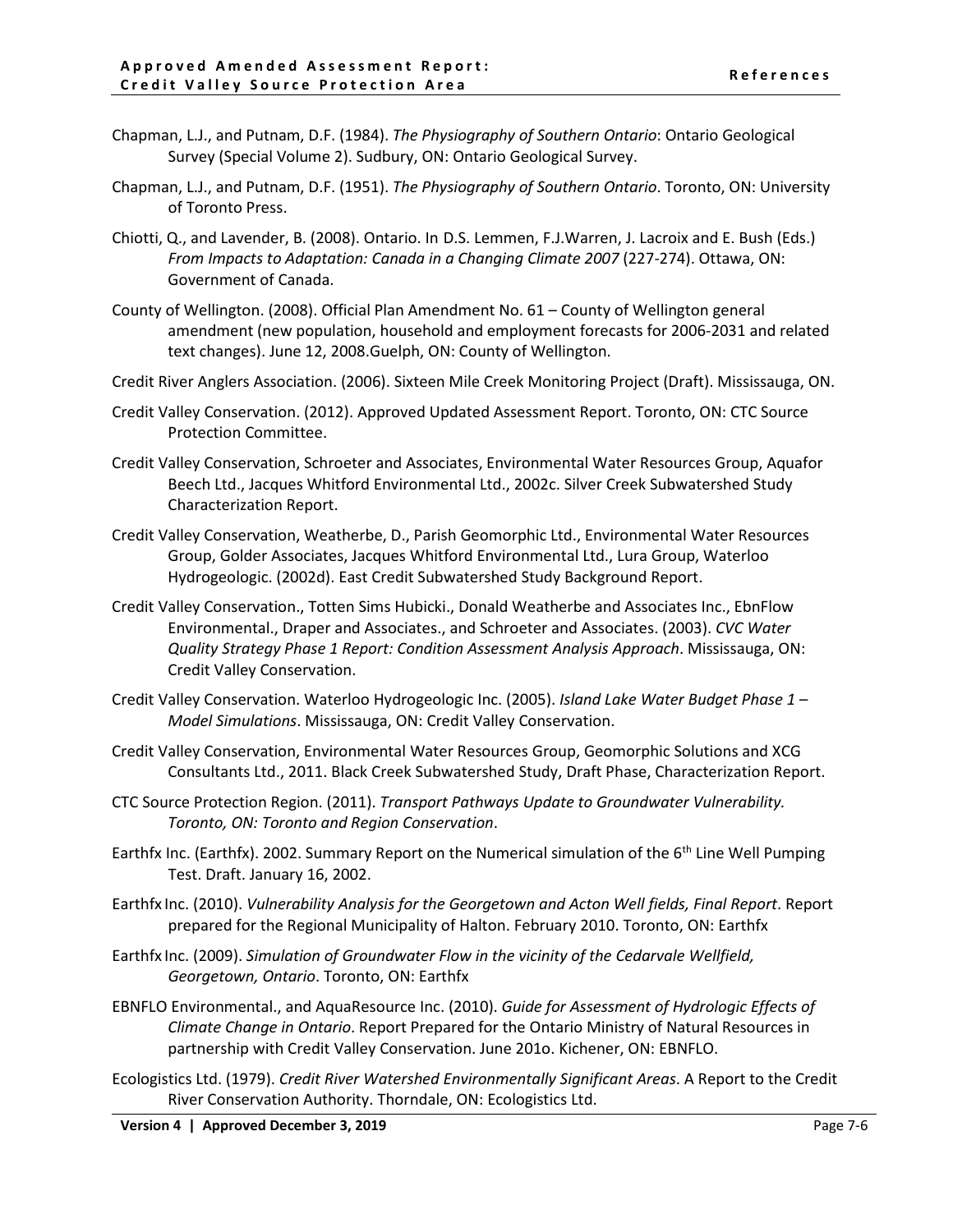- Edge, T.A., et al. (2008). Progress Report on Investigation of Waterborne Pathogens Occurrence in Source Water of Lake Ontario Drinking Water Treatment Plants near the Credit River (2007 – 2008).
- Environment Canada. (2004). *How Much Habitat is Enough? A Framework for Guiding Habitat Rehabilitation in Great Lakes Areas of Concern*. Second Edition. Ottawa, ON: Minister of Public Works and Government Services Canada.

Environment Canada. (2006). In *Climate Change Impacts and Adaptation Division, 2007*

- Environment Canada—Canadian Sustainable Environmental Indicators Appendix 1
- Environmental Commissioner of Ontario (ECO). (2004). Altering the Nitrogen Cycle: Massive Human Intervention in Nature. In Choosing our Legacy, ECO Annual Report, 2003-04 (186-191). Toronto, ON: The Queen's Printer for Ontario.
- Fisheries and Oceans Canada (2005) Fish Habitat Fact Sheet #T-6 (2005): Fish Habitat & Determining the High Water Mark on Lakes. Available at <https://www.dfo-mpo.gc.ca/>
- Gartner Lee Limited, 2003. Arkell Spring Grounds Groundwater Supply Investigation. Guelph, ON.
- Gartner Lee Limited, 2009. Halton Region Impacts to Hospital Tributary Study (Draft for Discussion).
- Golder Associates. (2006). *County of Wellington Groundwater Protection Study*. Toronto, ON: Golder Associates.
- Grand River Conservation Authority. (2005). *Water Use in the Grand River Watershed*. April 2005. Cambridge, ON: Grand River Conservation Authority.
- Halton Region. (2009). *2003-2008 Annual Drinking Water Quality Report Acton Well Supply*. Oakville, ON: Halton Region.
- Halton Region. (2009). *2003-2008 Annual Drinking Water Quality Report Georgetown Well Supply*. Oakville, ON: Halton Region.
- Halton Region. (2006). *Natural Areas Inventory*. Oakville, ON: Halton Region.
- Halton Region. (2004). *Town of Halton Hills Lindsay Court Well Expansion Class EA Report*. Oakville, ON: Halton Region.
- Halton Region. (2002). *Phase 3 Aquifer Management Plan, Phase 3 Report: Policy Discussion Paper*. Oakville, ON: Halton Region.
- Halton Region. (1997). *Halton Aquifer Management Plan, Phase 2 Report: Municipal Wellhead Protection Program – Technical Study*. Oakville, ON: Halton Region.
- Halton Region. (1995). *Halton Aquifer Management Plan, Phase 1 Report: Background Hydrogeology*.Oakville, ON: Halton Region.
- Halton Region. (1995). *Halton Aquifer Management Plan, Phase 1 Report: Background Hydrogeology*. Oakville, ON: Halton Region.
- Hemson Consulting Limited. (2009). *Accommodating growth to 2031: Phase 3 (Sustainable Halton Report 3.07*). Prepared for the Region of Halton.
- Holysh, S. (1997). Halton Aquifer Management Plan, Phase 2 Report, Municipal Wellhead Protection Program – Technical Study. April 1997.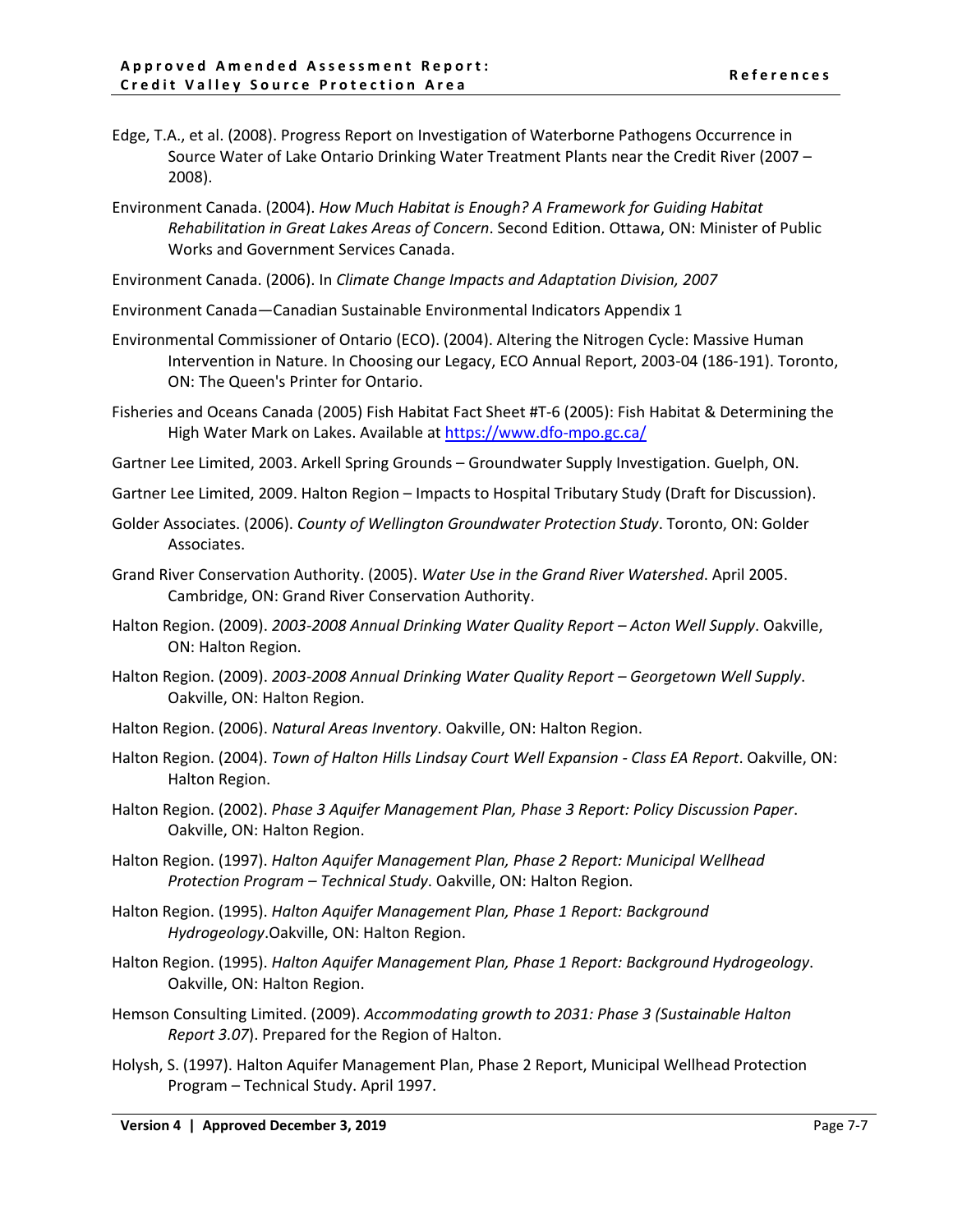Jagger Hims Limited. (2005). Microbial Contamination Control Plan, Davidson Wellfield.

- Kling, G.W., Hayhoe, K., Johnson, L.B., Magnuson, J.J., Polasky, S., Robinson, S.K., Shuter, B.J., Wander, M.M., Wuebbles, D.J., Zak, D.R., Lindroth, R.L., Moser, S.C., and Wilson, M.L. (2003). Confronting climate change in the Great Lakes Region: impacts on our communities and ecosystems; Union of Concerned Scientists, Cambridge, Massachusetts, and Ecological Society of America, Washington, DC, 93 p.
- Ministry of Agriculture and Food. (1998). *Artificial Drainage System Mapping*. Scale 1:25,000. Map 21- 240, 22-010, 22-080, 22-120, 23-110, 23-180, and 24-150.
- Ministry of Agriculture and Food. (1997). *Artificial Drainage System Mapping*. Scale 1:25,000. Map 21- 050, 21-100, and 21-240.
- Ministry of Environment (MOE). (2010). Technical Bulletin: Threats Assessment and Issues Evaluation, March 2010.
- Ministry of Environment (MOE). (2010). Survey of the Occurrence of Pharmaceuticals and other Emerging Contaminants in Untreated Source and Finished Drinking Water in Ontario. PIBS 7269e.
- Ministry of the Environment (MOE). (2009). Technical Bulletin: *Addressing Transportation Threats*. Toronto: ON, Queen's Printer.
- Ministry of the Environment (MOE). (2009a). Technical Bulletin: Proposed Methodology for Calculating Percentage of Managed lands and Livestock Density for Land Application of Agricultural Source Material, Non-Agricultural Source of Material and Commercial Fertilizers. Toronto: ON, Queen's Printer.
- Ministry of the Environment (MOE). (2009). *Technical Rules: Assessment Report - Clean Water Act, 2006*. November 2009. Toronto, ON: Queen's Printer for Ontario.
- Ministry of the Environment (MOE). (2009). Technical Bulletin: *Climate Change and the Director's Technical Rules.* April 2009. Toronto: ON, Queen's Printer.
- Ministry of the Environment (MOE). (2009). Technical Bulletin: *Water Budget and Water Quantity Risk Assessment - Tier 2 Subwatershed Stress Assessment Groundwater Drought Scenarios*. July 2009. Toronto, ON: Queen's Printer.
- Ministry of the Environment (MOE). (2006a). *Technical Support Document for Ontario Drinking Water Standards, Objectives and Guidelines*. File PIBS 4449e01.
- Ministry of the Environment (MOE). (2006b). *Draft Watershed Characterization, Guidance Module 1*. October 2006. Toronto: ON, Queen's Printer.
- Ministry of the Environment (MOE). (2001). *Groundwater Studies 2001/2002*. Technical Terms of Reference. Toronto: ON, Queen's Printer.
- Ministry of the Environment (MOE). (1999). *Large Volume Sampling at Six Lake Ontario Tributaries During 1997 and 1998: Project Synopsis and Summary of Selected Results*. October 1999. Toronto: ON, Queen's Printer.
- Ministry of the Environment (MOE). (1994). *Policies, Guidelines and Provincial Water Quality Objectives.* Toronto: ON, Queen's Printer.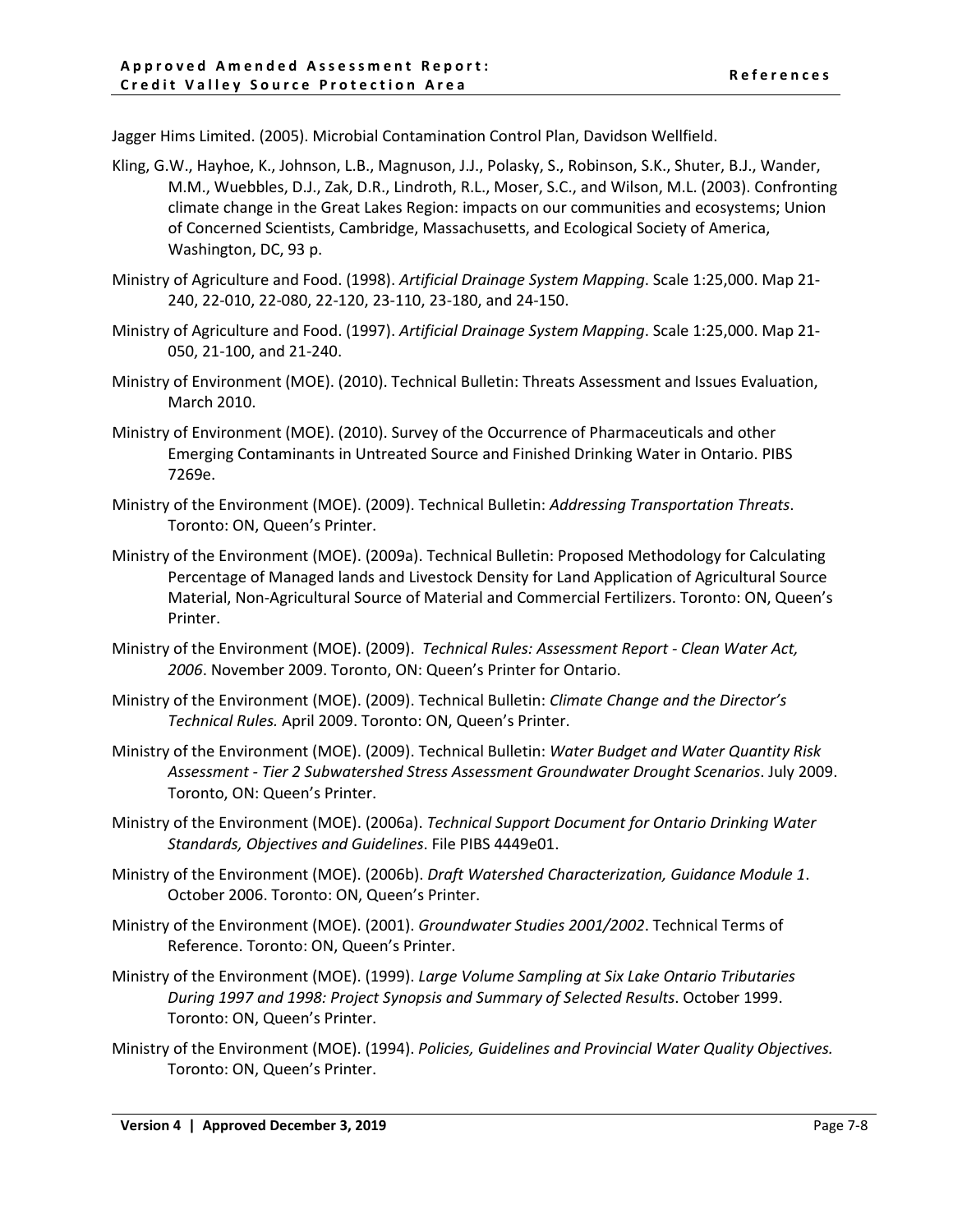- Ministry of the Environment (MOE). (1991). *Waste Disposal Site Inventory*. Toronto: ON, Queen's Printer.
- Ministry of Municipal Affairs and Housing (MMAH). (2005a). *The Greenbelt Act*. [http://www.e](http://www.e-laws.gov.on.ca/DBLaws/Statutes/English/05g01_e.htm)[laws.gov.on.ca/DBLaws/Statutes/English/05g01\\_e.htm.](http://www.e-laws.gov.on.ca/DBLaws/Statutes/English/05g01_e.htm)
- Ministry of Municipal Affairs and Housing (MMAH). (2005b). *Provincial Policy Statement*. [http://www.mah.gov.on.ca/userfiles/page\\_attachments/Library/1/789108\\_ppsenglish.pdf.](http://www.mah.gov.on.ca/userfiles/page_attachments/Library/1/789108_ppsenglish.pdf)
- Ministry of Natural Resources. (2005a). Great Lakes St. Lawrence River Basin Sustainable Water Resources Agreement, 2005 Supporting Documents. Retrieved October 19, 2009 from: <http://www.mnr.gov.on.ca/200040.pdf>
- Ministry of Natural Resources (MNR). (2005)*. The Niagara Escarpment Plan*. 148pp. Toronto: ON, Queen's Printer.
- Ministry of Natural Resources (MNR). (1987). Provincially and Regionally Significant Wetlands in Southern Ontario - Interim Report. Toronto: ON, Queen's Printer.
- Ministry of Natural Resources (MNR). (1984). *Water Quantity Resources of Ontario.* MNR Publication No. 5932. Toronto: ON, Queen's Printer.
- Ministry of Natural Resources (MNR). (1983). *Maple District. Land Use Guidelines*. Toronto: ON, Queen's Printer.
- Ministry of Natural Resources and Credit Valley Conservation. (2002). Credit River Fisheries: A Cooperative Management Planning Initiative for the Credit River Fishery.
- Ministry of Natural Resources and the Ministry of the Environment (MNR and MOE). (2010). Technical Bulletin: Part IX Local Area Risk Level -- Clarification of the technical terms and alternate method for the assessment and assignment of a risk level to a local area. April 2010.
- Ministry of Public Infrastructure Renewal (MPIR). (2006). *Places to grow, better choices, brighter future: Growth plan for the Greater Golden Horseshoe*. Toronto: ON, Queen's Printer.
- Mortsch, L. (2004). Communicating about Human-caused Climate Change Overcoming the Challenge. In B. Mitchell (Ed.) Resource and Environmental Management in Canada. Don Mills, ON: Oxford University Press.
- Mortsch, L., Alden, M., and Scheraga, J. (2003). Climate change and water quality in the Great Lakes region – risks, opportunities and responses; report prepared for the Great Lakes Quality Board of the International Joint commission, 135 p
- Mortsch, L., Hengeveld, H., Lister, M., Lofgren, B., Quinn, F., Slivitzky, M., and Wenger, L. (2000). Climate change impacts to the hydrology of the Great Lakes-St. Lawrence system; Canadian Water Resources Journal, 25 (2): 153-179.
- National Wetlands Working Group. (1986). Distribution of wetlands*.* In *Canada's Wetlands*. Map Folio. Ottawa, ON: Energy Mines and Resources Canada and Environment Canada.
- Natural Resources Canada, Adaptation to Climate Change- Climate Change Impacts and Adaptation Division, 2007 Earth Sciences Sector, Chapter 6, Ottawa, ON, [http://adaptation.nrcan.gc.ca/assess/2007/index\\_e.php](http://adaptation.nrcan.gc.ca/assess/2007/index_e.php)